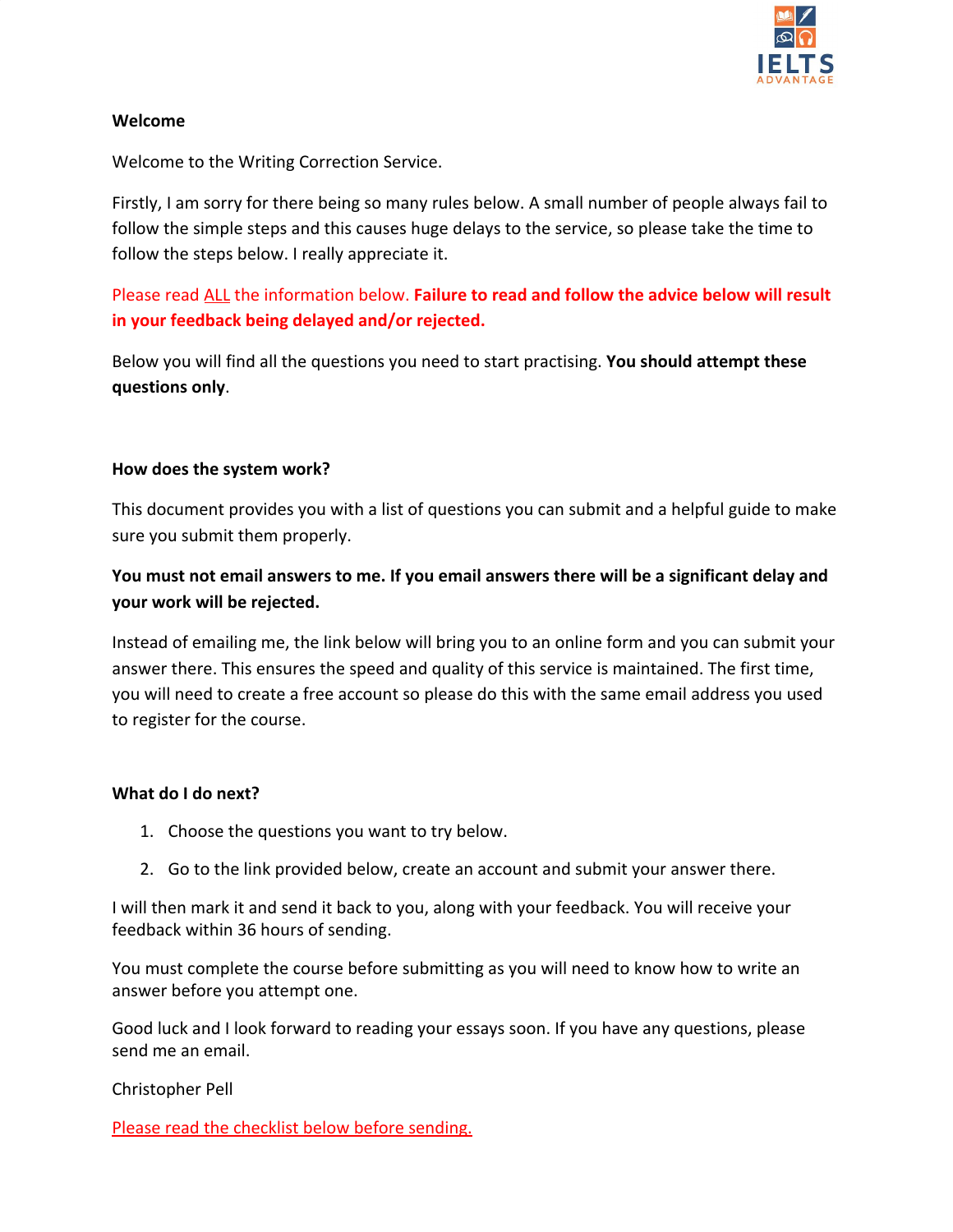

# **Before Sending Checklist**

Before submitting, please make sure you have followed the checklist below.

- 1. Make sure that the question is from the list below. Do not submit questions that are not from the list below.
- 2. The answer should be submitted using the online form in the link below.
- 3. You should only submit an answer for each task type once a week so that you have time to improve.
- 4. Task 1 answers need to be between 150 and 220 words long. Task 2 answers should be between 250 and 330 words long. Note that if you forget to put a space after a full stop, your computer will count the word before and after as one word but we will count it as two. For example, 'as two.For example' should be written 'as two. For example'.
- 5. You should only submit a new correction once you're sure you are avoiding the mistakes you've made previously. The feedback you get will make you aware of the things you need to improve and you should improve them before submitting your next answer for correction. If you don't understand your mistakes, you should contact us.
- 6. The questions on this list should only be used for writing answers that you will submit for correction. To replicate the experience of doing the test, don't look at any question until you're ready to write your answer because you need to generate ideas immediately and looking at the questions in advance will give you an unrealistic advantage and the scores we give you won't accurately reflect what you're capable of in the real test. If you don't intend submitting your answer to us, you can use questions from previous Weekly Lessons which you'll find by clicking [here](https://clicks.aweber.com/y/ct/?l=92V2K&m=ga07f7hMeWe7miI&b=bbT8p3kFZrj4BB2f2W0wZQ) or in the 'Band 9 Essay Bank' which is located at the bottom of the writing course in the VIP Bonuses.

All of the suggestions above are to make sure you get the most benefit from the service provided and that you get your feedback on time.

# **Online Submission Form**

# Please click [here](https://advantageexamprep.submittable.com/submit/150747/unlimited-students) to bring you to the online submission form.

If you have any questions, please feel free to send me an email-[vip@ieltsadvantage.com](mailto:vip@ieltsadvantage.com)

#### **Question Types:**

- [Task 2 Questions](#page-2-0)
- [Task 1 General Training Questions](#page-7-0)
- [Task 1 Academic Questions](#page-10-0)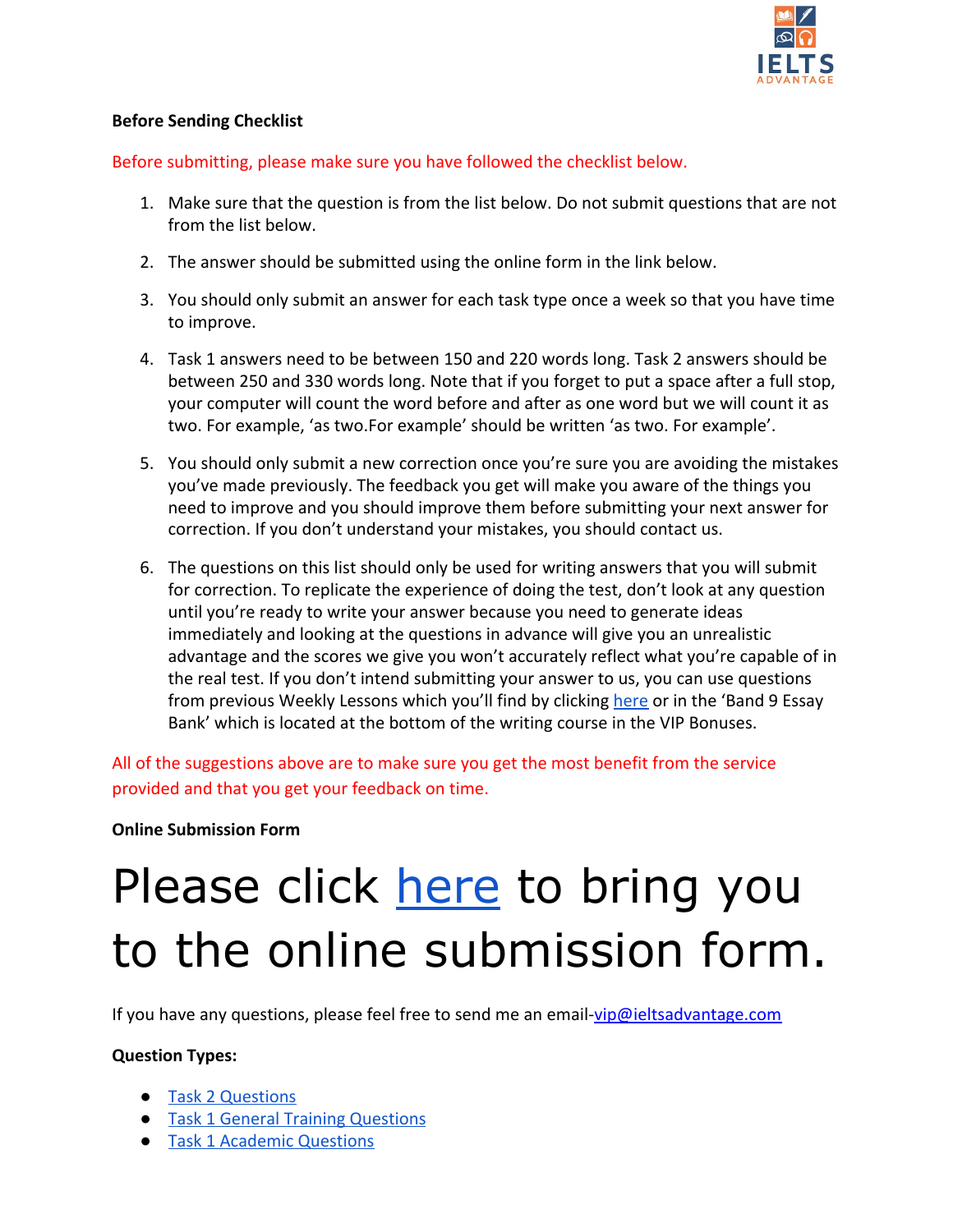

#### <span id="page-2-0"></span>**IELTS Writing Task 2 Questions**

#### **Task 2 is the same for both Academic and General Training.**

**A.** In some countries, even though the rates of serious crimes are decreasing, people feel less safe than ever before.

What do you think are the causes of this problem and what measures could be taken to solve it?

**B.** Some people say that the best way to improve public health is by increasing the number of sports facilities. Others, however, say that this would have little effect on public health and that other measures are required.

Discuss both these views and give your own opinion.

**C.** Most high-level positions in companies are filled by men even though the workforce in many developed countries is more than 50 per cent female. Companies should be required to allocate a certain percentage of these positions to women.

To what extent do you agree?

**D.** Some companies have uniforms for their staff which must be worn at all times.

Discuss the advantages and disadvantages and give your own opinion.

**E.** Some say that music, art and drama are as important as other school subjects, especially at the primary level.

Do you agree or disagree?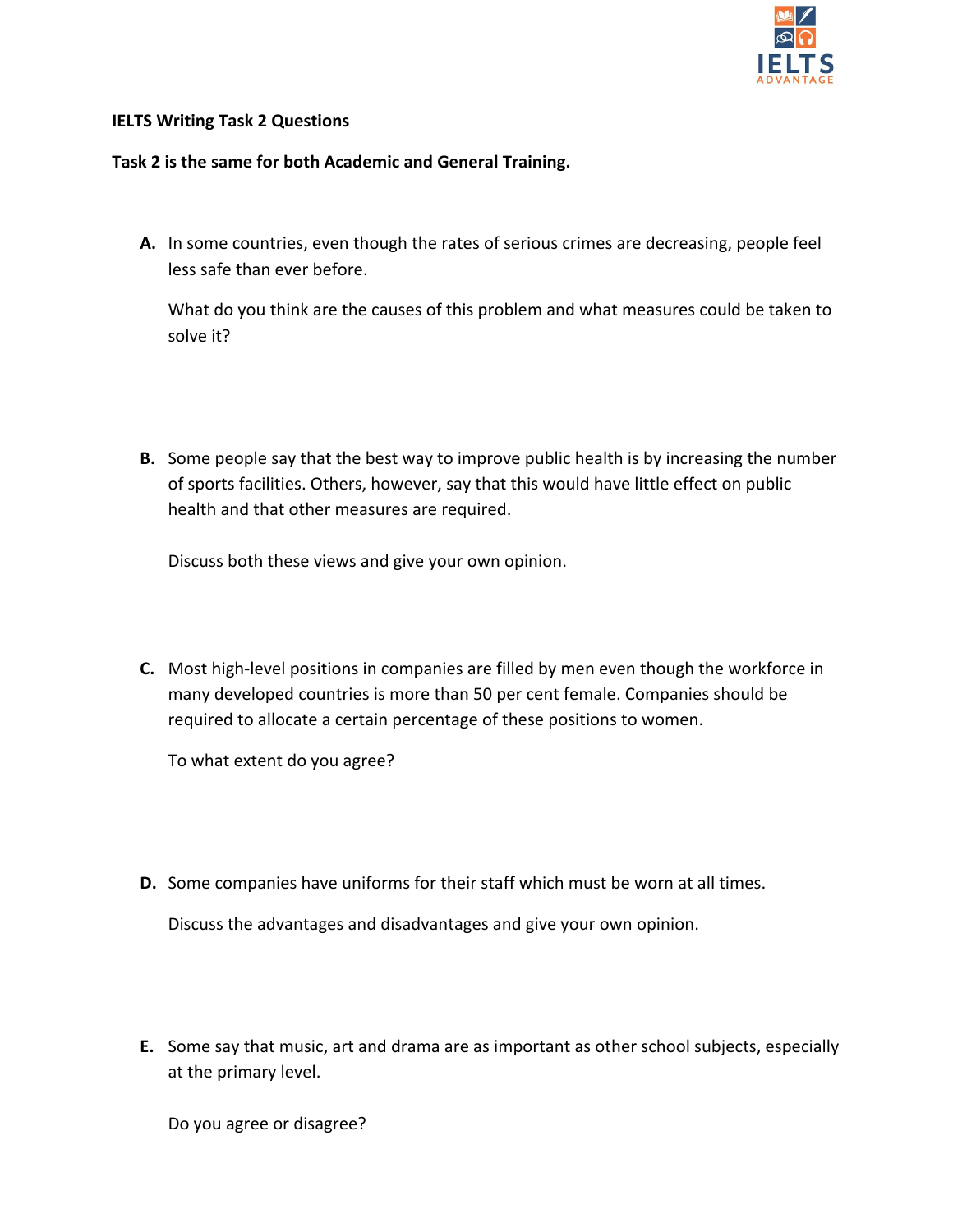

**F.** Many people are now opting to provide technology companies with their personal data in exchange for access to software.

Do the advantages of this outweigh the disadvantages?

**G.** In many countries, the government prioritises economic growth above all other concerns.

Discuss the advantages and disadvantages and give your own opinion.

**H.** Nowadays the way many people interact with each other has changed because of technology.

In what ways has technology affected the types of relationships people make?

Has this become a positive or negative development?

**I.** Nowadays more and more people have to compete with young people for the same jobs.

What problems does this cause? What are some possible solutions?

**J.** Multinational companies are becoming increasingly common in developing countries.

What are the advantages and disadvantages of this?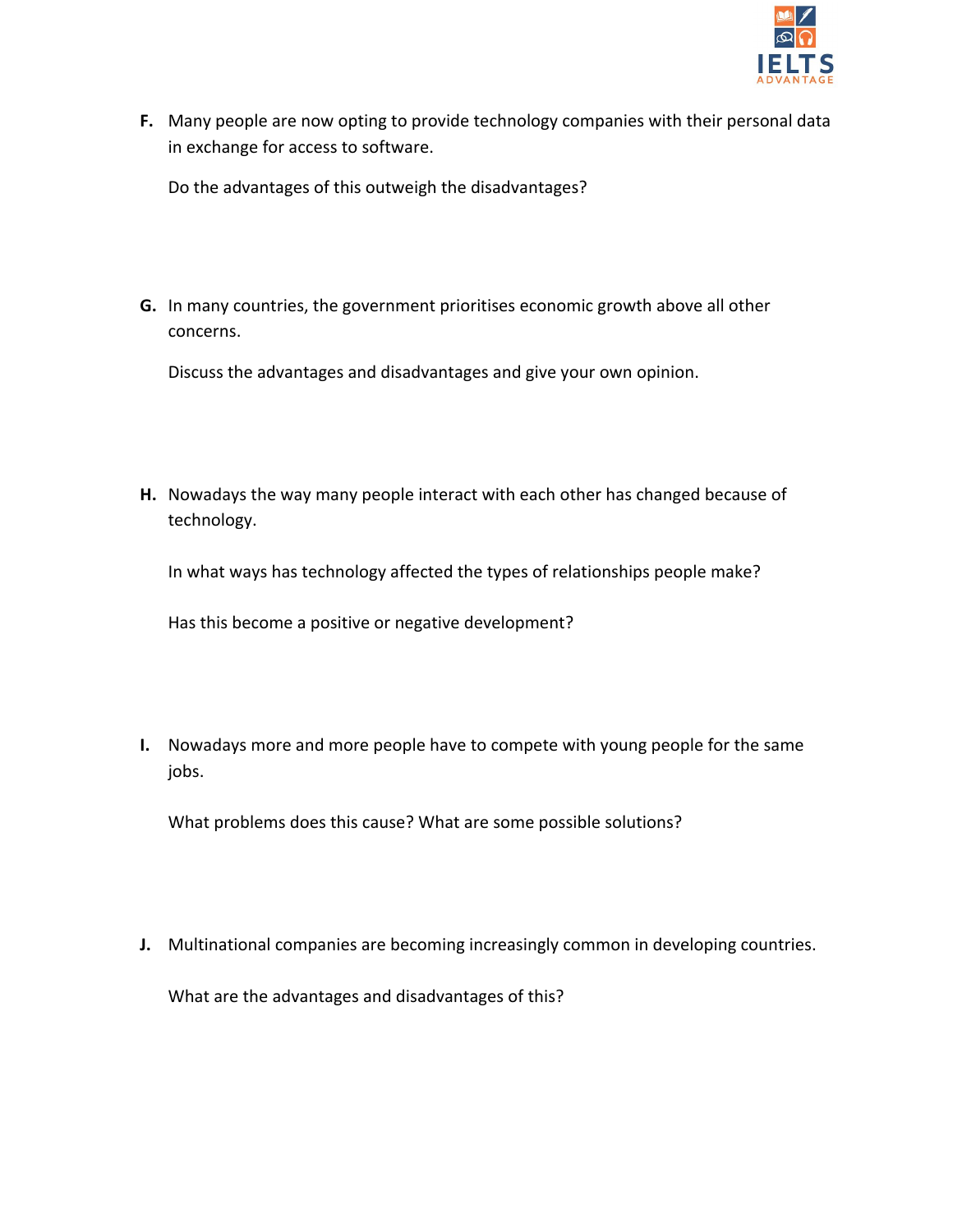

**K.** Some people think that all university students should study whatever they like. Others believe that they should only be allowed to study subjects that will be useful in the future, such as those related to science and technology.

Discuss both these views and give your own opinion.

**L.** Some people say that television is useful for education, while others say it is useful only for entertainment.

Discuss both views and give your own opinion.

**M.** There is an increasing trend around the world of married couples deciding not to have children.

Discuss the advantages and disadvantages for couples who decide to do this.

**N.** Some people think that the teenage years are the happiest time of most people's lives. Others think that adult life brings more happiness, in spite of greater responsibility.

Discuss both views and give your own opinion.

**O.** Being a celebrity- such as a famous film star or sports personality-brings problems as well as benefits.

Do you think that being a celebrity brings more benefits or more problems?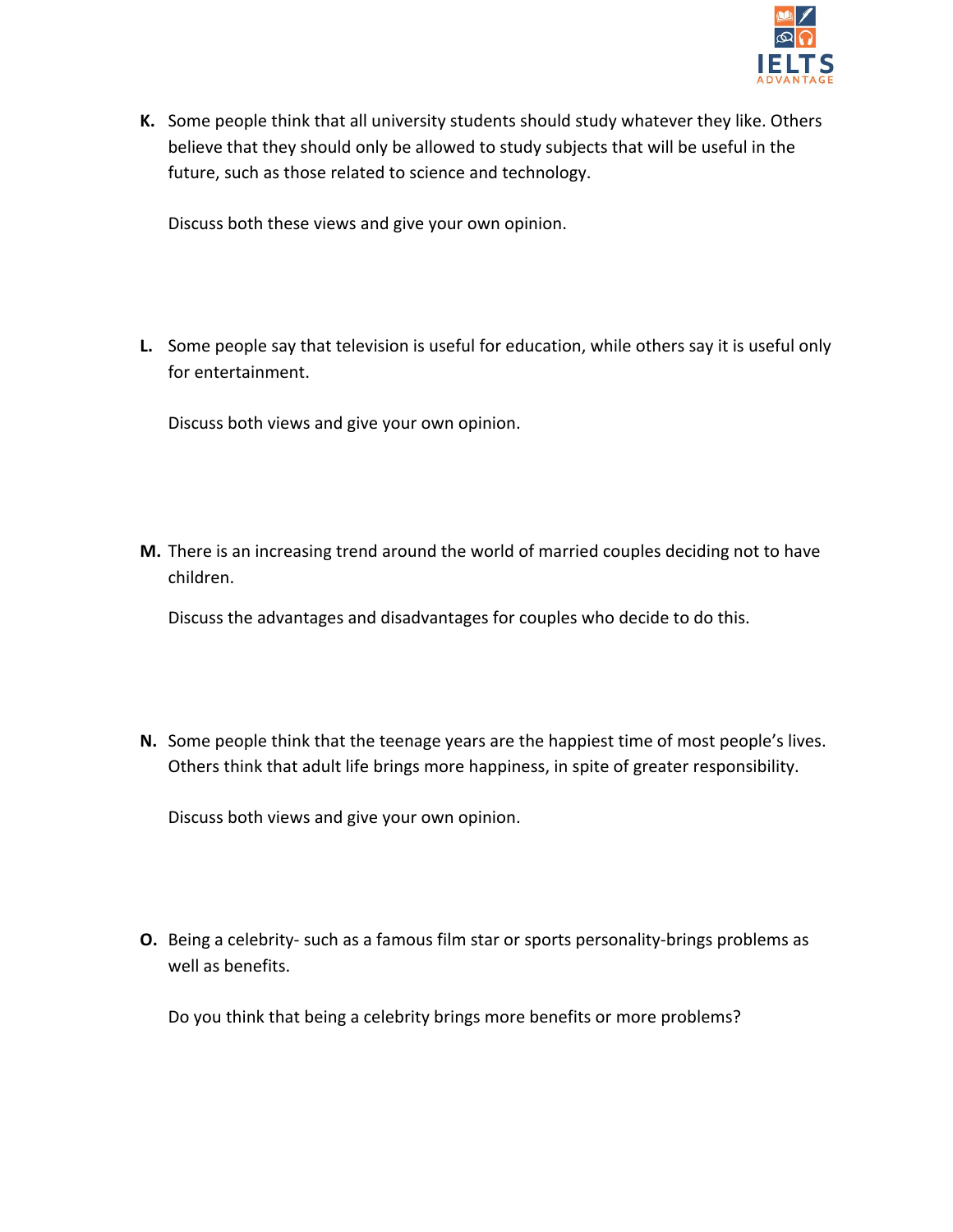

**P.** Some people think that it is better to educate boys and girls in separate schools. Others, however, believe that boys and girls benefit more from attending mixed schools.

Discuss both these views and give your own opinion.

**Q.** In some countries, younger people are neglecting their right to vote.

What problems does this cause and what are some of the possible solutions?

**R.** Details of politicians' private lives should not be published in newspapers.

To what extent do you agree or disagree?

**S.** In some countries, it is becoming increasingly common for people to follow a vegetarian diet.

Do the advantages of this outweigh the disadvantages?

**T.** Today people are travelling more than ever before.

Why is this the case?

What are the benefits of travelling for the traveller?

**U.** Some people prefer to live in a house, while others feel that there are more advantages to living in an apartment.

Are there more advantages than disadvantages of living in a house compared with living in an apartment?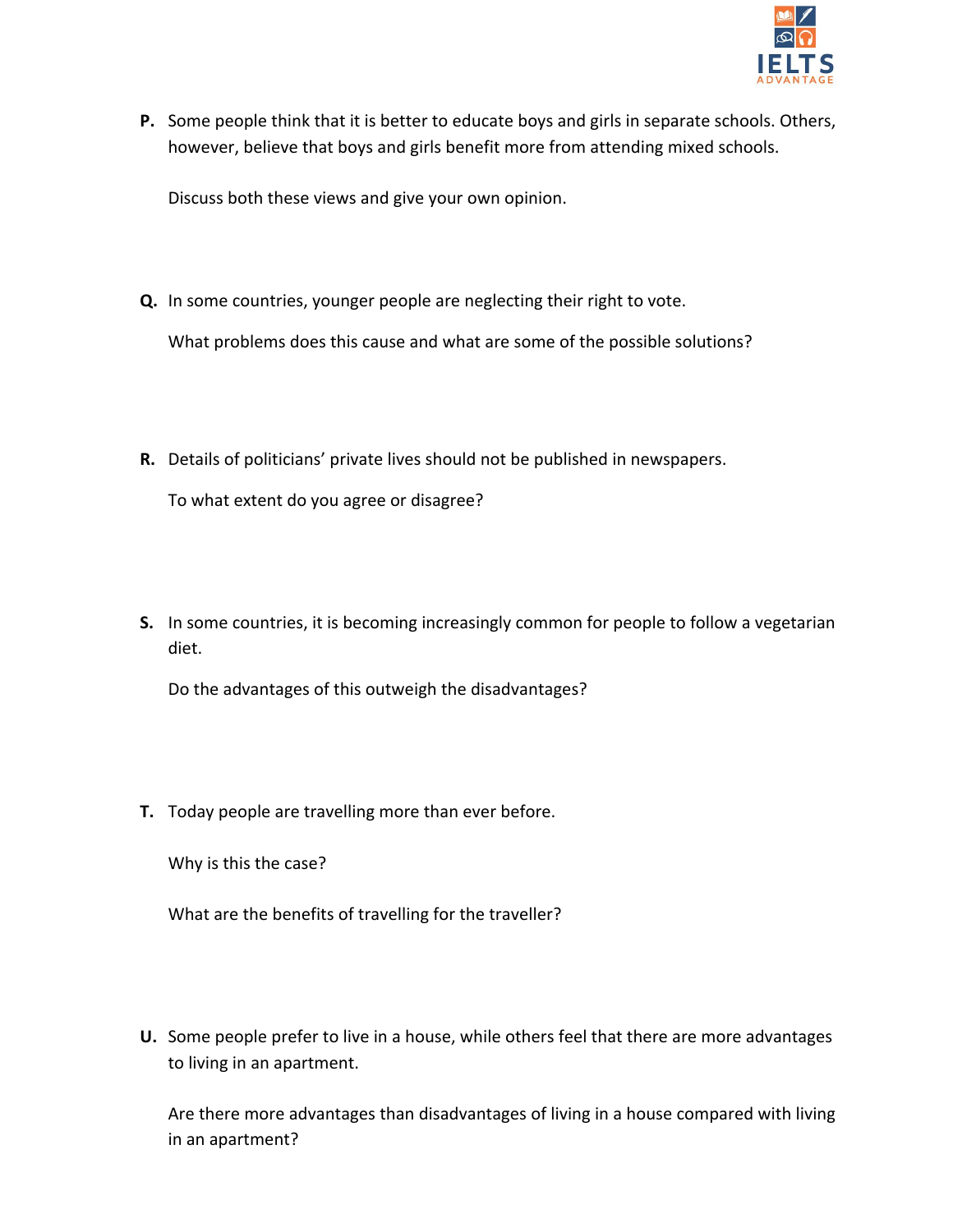

**V.** It is generally believed that some people are born with certain talents, for instance for sport or music, and others are not. However, it is sometimes claimed that any child can be taught to become a good sports person or musician.

Discuss both these views and give your own opinion.

**W.** In many professional sports, there is an increase in the number of athletes using banned substances to improve their performance.

What are the causes of the phenomenon and what are some of the possible solutions?

**X.** Some people think that parents should teach their children how to be good members of society. Others, however, believe that school is the best place to learn this.

Discuss both views and give your own opinion.

**Y.** In recent years, there has been a rise in the popularity of second-hand clothing amongst younger generations.

Why is this happening?

Do you think it's a positive or negative development?

**Z.** In modern times, children are spending less time with their families and more time with their friends.

Why has this change occurred?

Do you think parents should force their children to spend more time at home?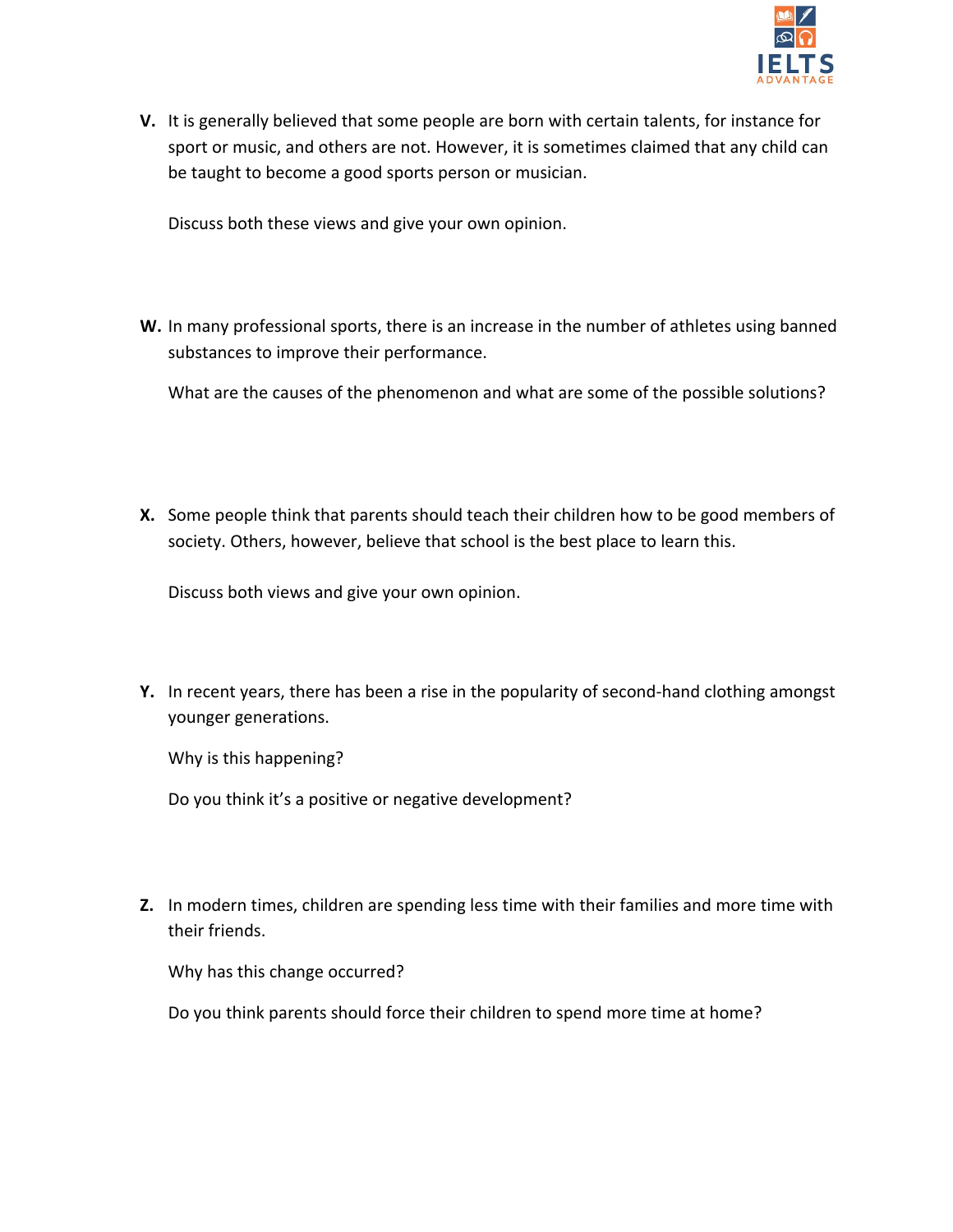

#### <span id="page-7-0"></span>**IELTS Writing Task 1 General Questions**

**A.** You have recently started work in a new company.

Write a letter to an English-speaking friend. In your letter

- explain why you changed jobs
- describe your new job
- tell him/her your other news.
- **B.** Last month you had a holiday overseas where you stayed with a friend. He/She has just sent you some photos of your holiday.

Write a letter to your friend. In your letter

- thank him/her for the photos and for the holiday
- explain why you didn't write earlier
- invite them to come and stay with you.
- **C.** You recently bought a piece of equipment for your kitchen but it did not work. You phoned the shop but no action was taken.

Write a letter to the shop manager. In your letter

- describe the problem with the equipment
- explain what happened when you phoned the shop
- say what you would like the manager to do.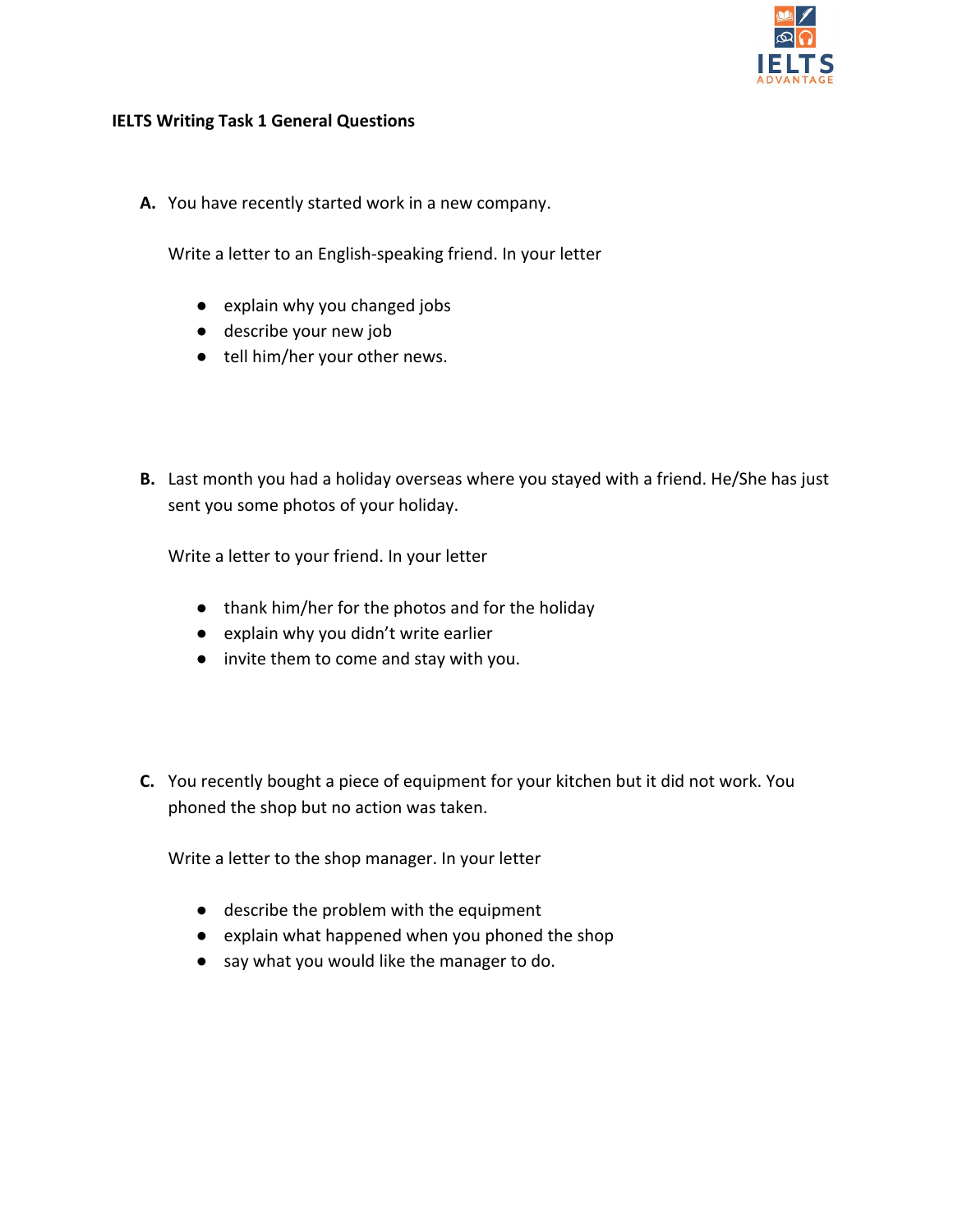

**D.** On a recent holiday, you lost a valuable item. Fortunately, you have travel insurance to cover the cost of anything lost.

Write a letter to the manager of your insurance company. In your letter

- describe the item you lost
- explain how you lost it
- tell the insurance company what you would like them to do.
- **E.** You are working for a company. You need to take some time off work and want to ask your manager about this.

Write a letter to your manager. In your letter

- explain why you want to take time off work
- give details of the amount of time you need
- suggest how your work could be covered while you are away.
- **F.** You have recently missed a project deadline which resulted in your company losing an important client.

Write a letter to your senior director. In your letter

- apologise for what happened
- explain why you missed the deadline
- tell him/her how you will avoid this situation in future.
- **G.** You have just finished your master's degree and need to leave your current part-time job to search for full-time employment.

Write a letter to your current employer. In your letter

- explain why you will not pursue a full-time job in his/her company
- say why you've enjoyed working for him/her
- tell him/her how much longer you will continue to work for him/her.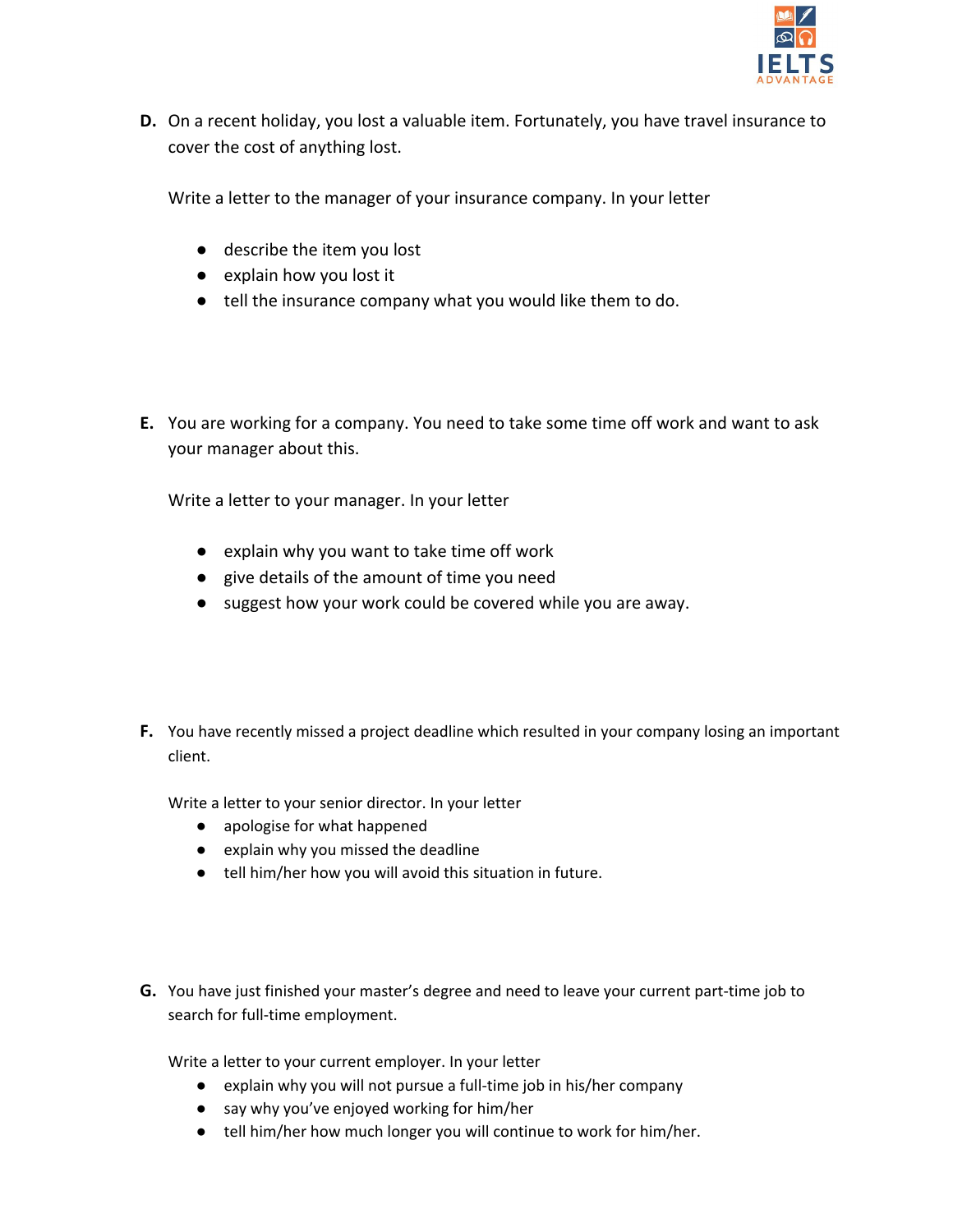

**H.** You have just learned that your friend has recently become engaged.

Write a letter to your friend. In your letter

- tell him/her how you found out
- explain how you feel about the news
- organise to meet your friend for a celebration.
- **I.** Your sister has asked you to organize the music for her wedding at the end of next month.

Write a letter to your friend who is an amateur musician. In your letter

- ask your friend to perform at the wedding
- describe why he/she would be suitable for this event
- explain how your friend will be compensated if they agree.
- **J.** You have unexpectedly come into a large sum of money and you want to share this good news with your friend.

Write a letter to your friend. In your letter

- explain where the money came from
- say what you intend to do with the money
- invite your friend to celebrate your good fortune.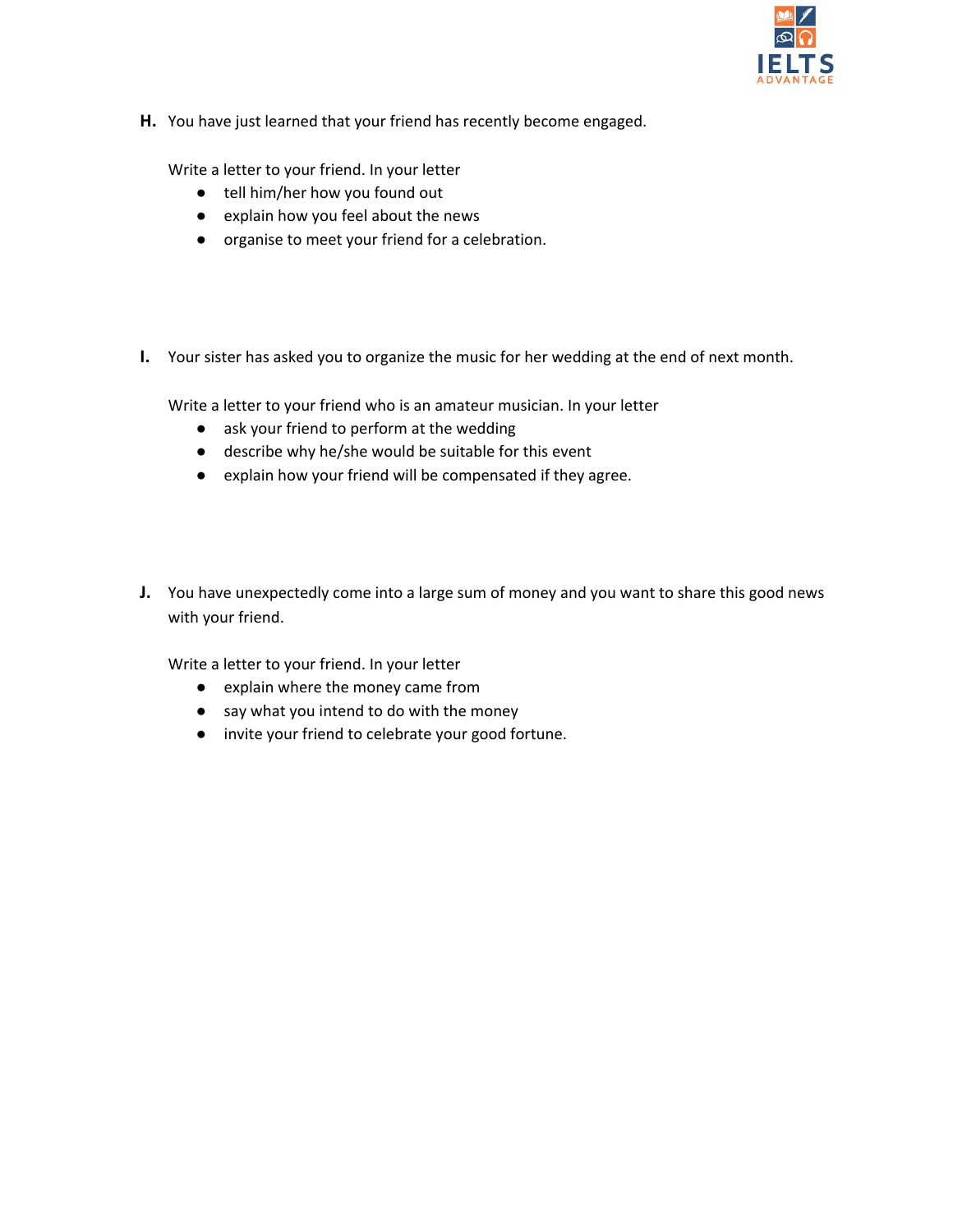

## <span id="page-10-0"></span>**IELTS Writing Task 1 Academic Questions**

**A.** The line graph below shows the number of serious crimes that occurred in London between 2003 and 2012.

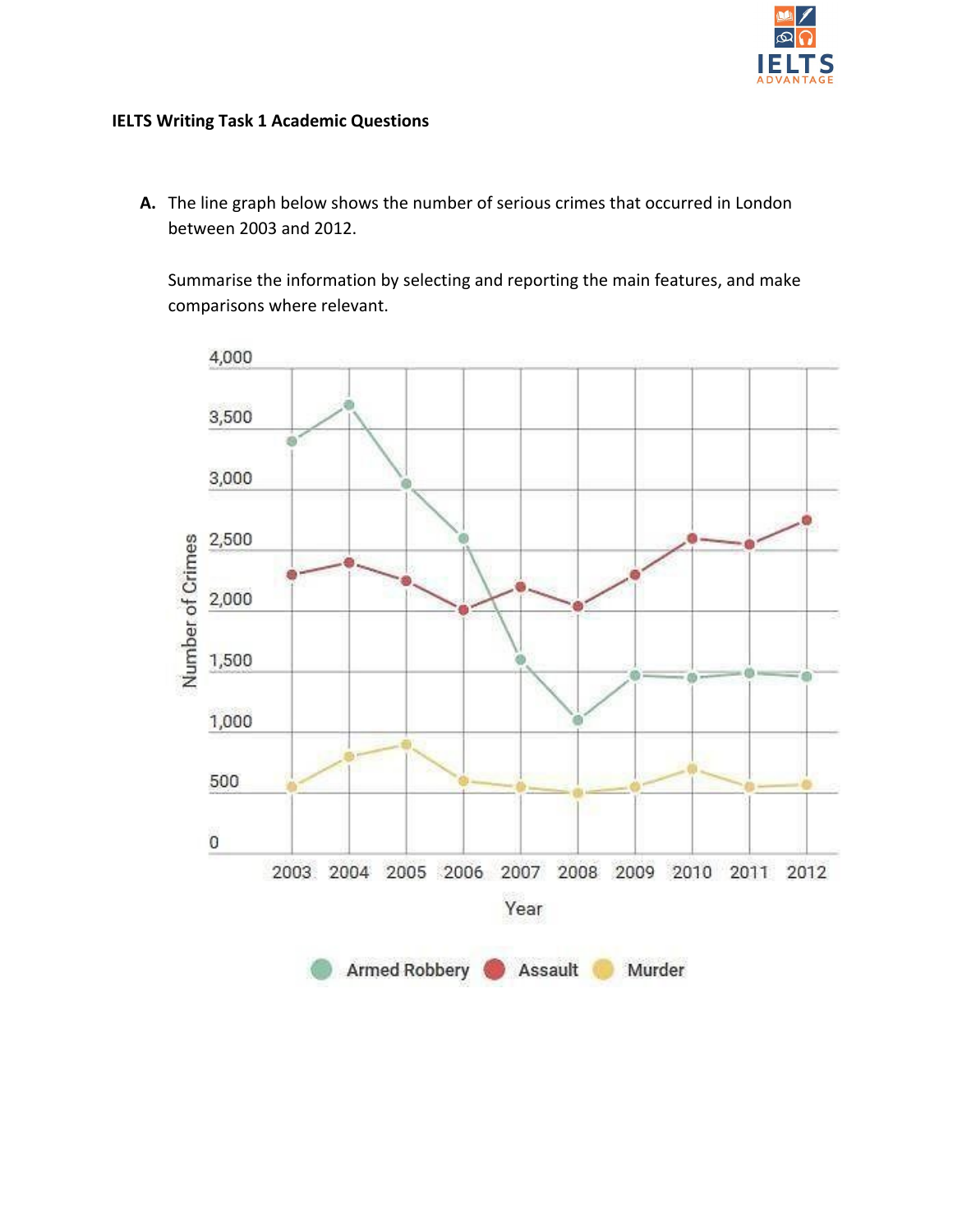

**B.** The bar graph below shows the percentage growth in average property prices in three different countries between 2007 and 2010.

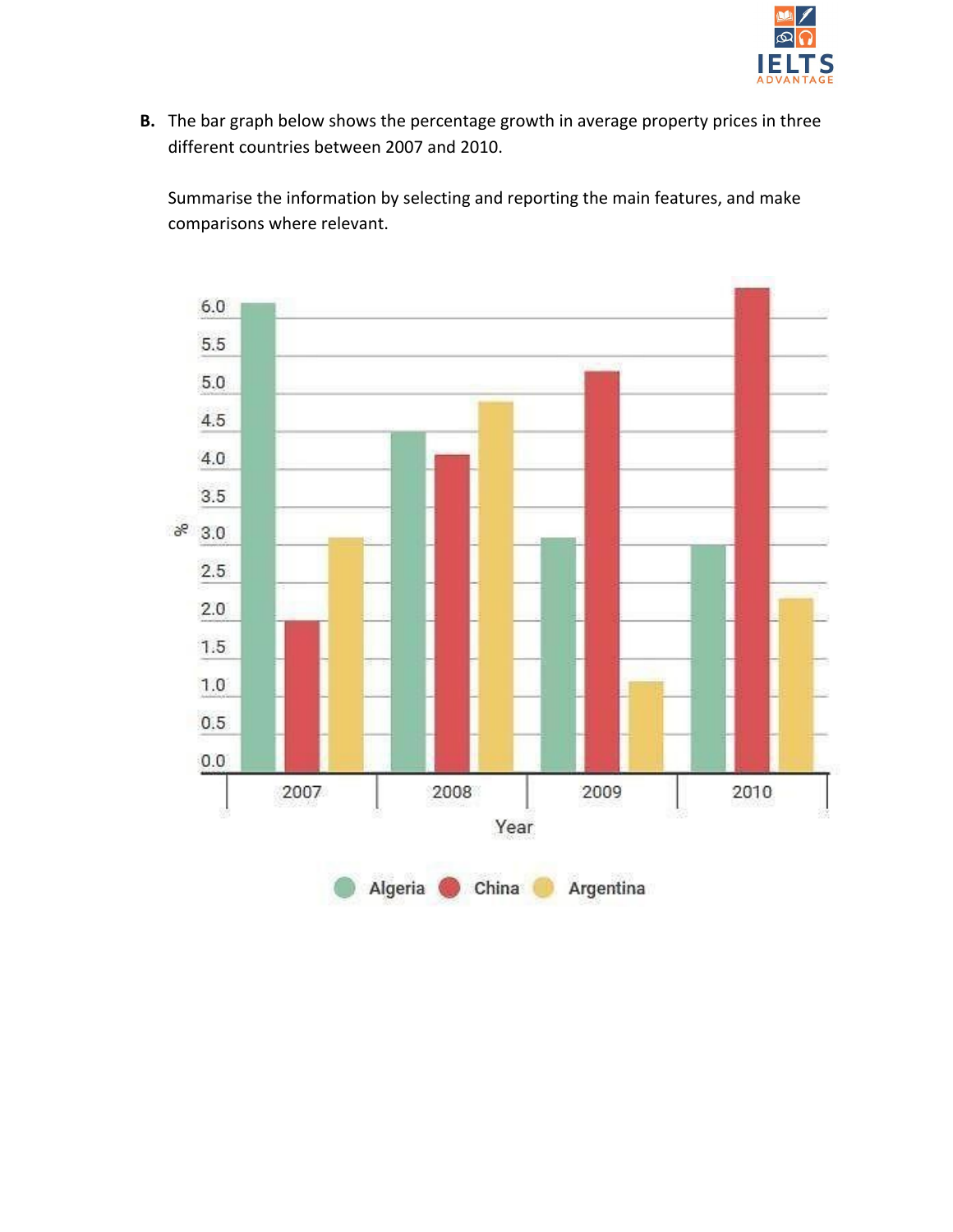

**C.** The pie graph below shows how electricity is produced in Ireland and the table shows the primary reasons for using electricity in the same country.



| Heating                     | 55% |
|-----------------------------|-----|
| Lighting                    | 20% |
| <b>Kitchen Appliances</b>   | 15% |
| <b>Consumer Electronics</b> | 5%  |
| <b>Phone Charging</b>       | 5%  |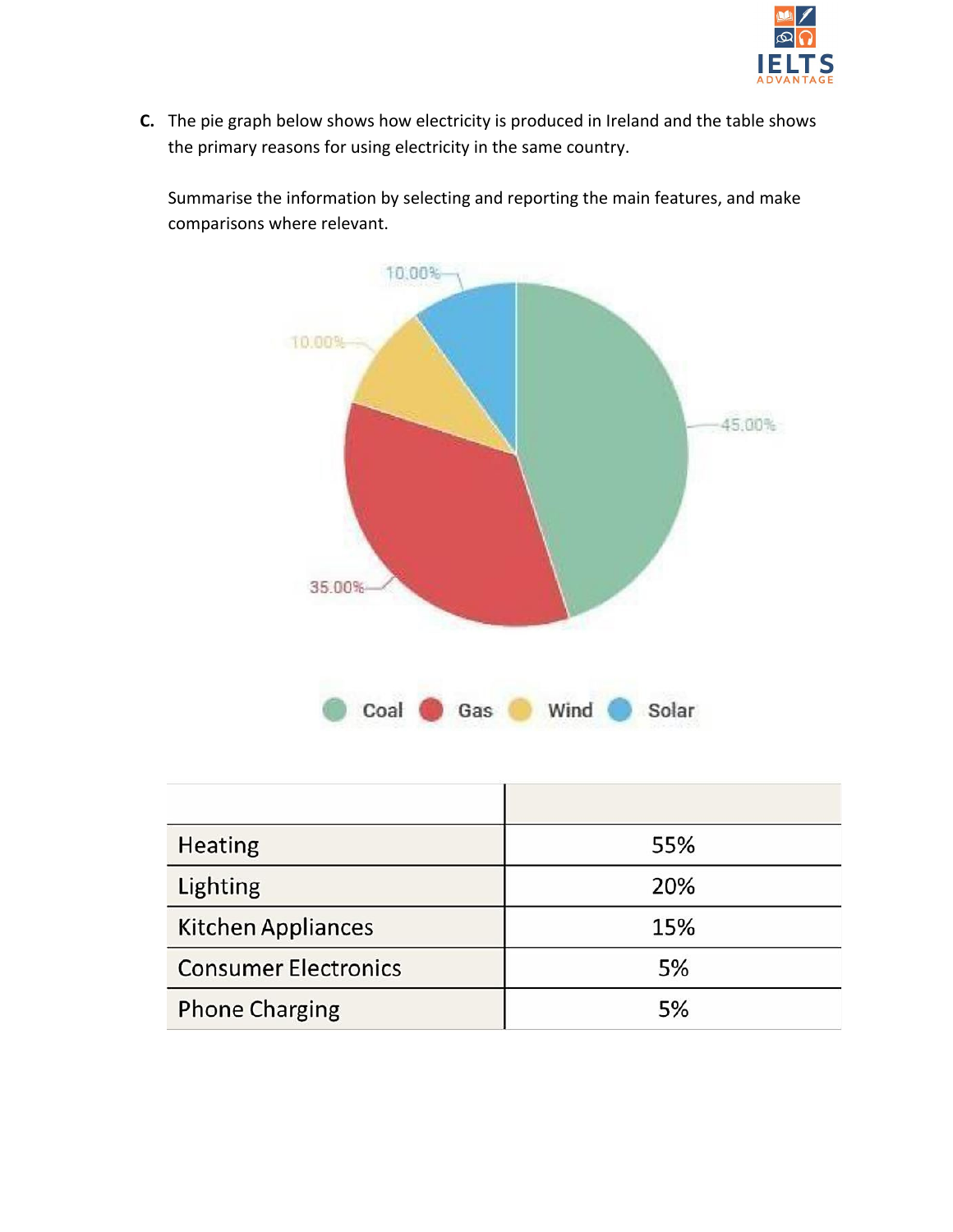

**D.** The line graph below shows how much money was spent on cars in four different countries in Asia.

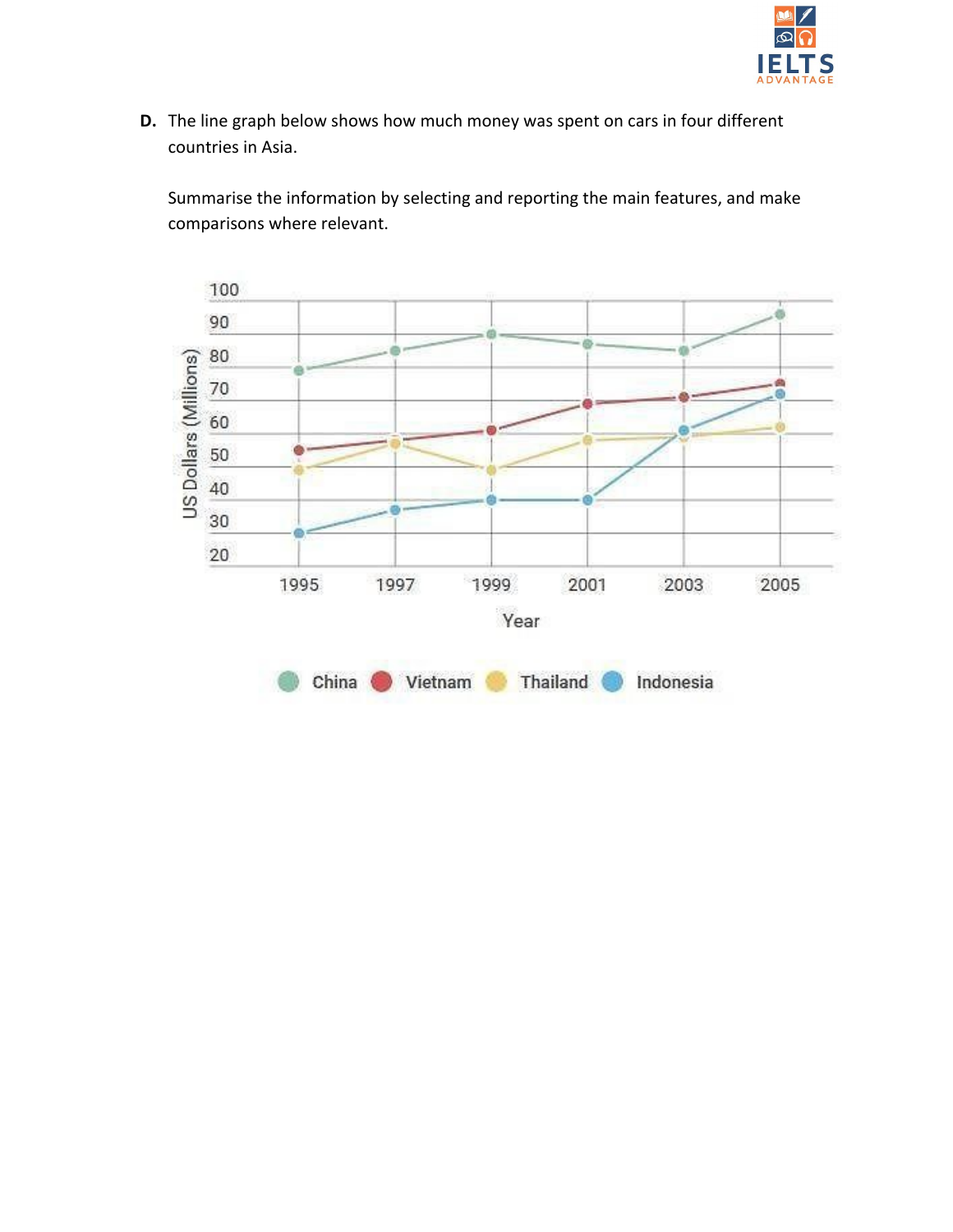

**E.** The table below shows key data on the demographics of four different countries.

|            | Population C  | <b>GDP Per</b><br>Capita (\$USD) <sup>C</sup> | <b>Average Life</b><br>Expectancy |
|------------|---------------|-----------------------------------------------|-----------------------------------|
| China      | 1,357,000,000 | 6,807                                         | 75.2                              |
| Russia     | 143,986,000   | 14,987                                        | 72.3                              |
| <b>USA</b> | 318,875,000   | 53,681                                        | 69.2                              |
| <b>UK</b>  | 64,937,000    | 41,787                                        | 81.5                              |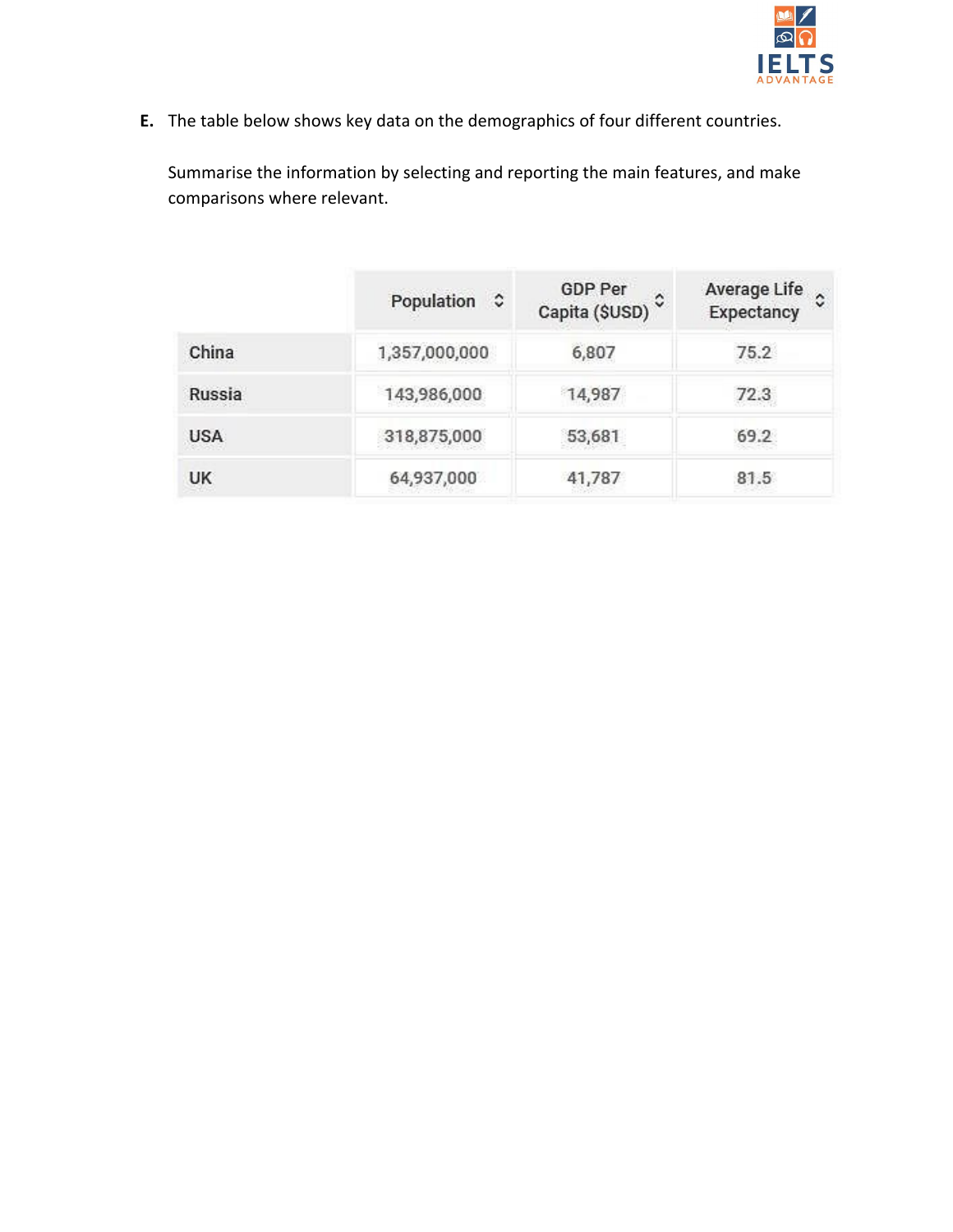

**F.** The bar graph below shows the stock price of four different technology companies from 2011 to 2016.

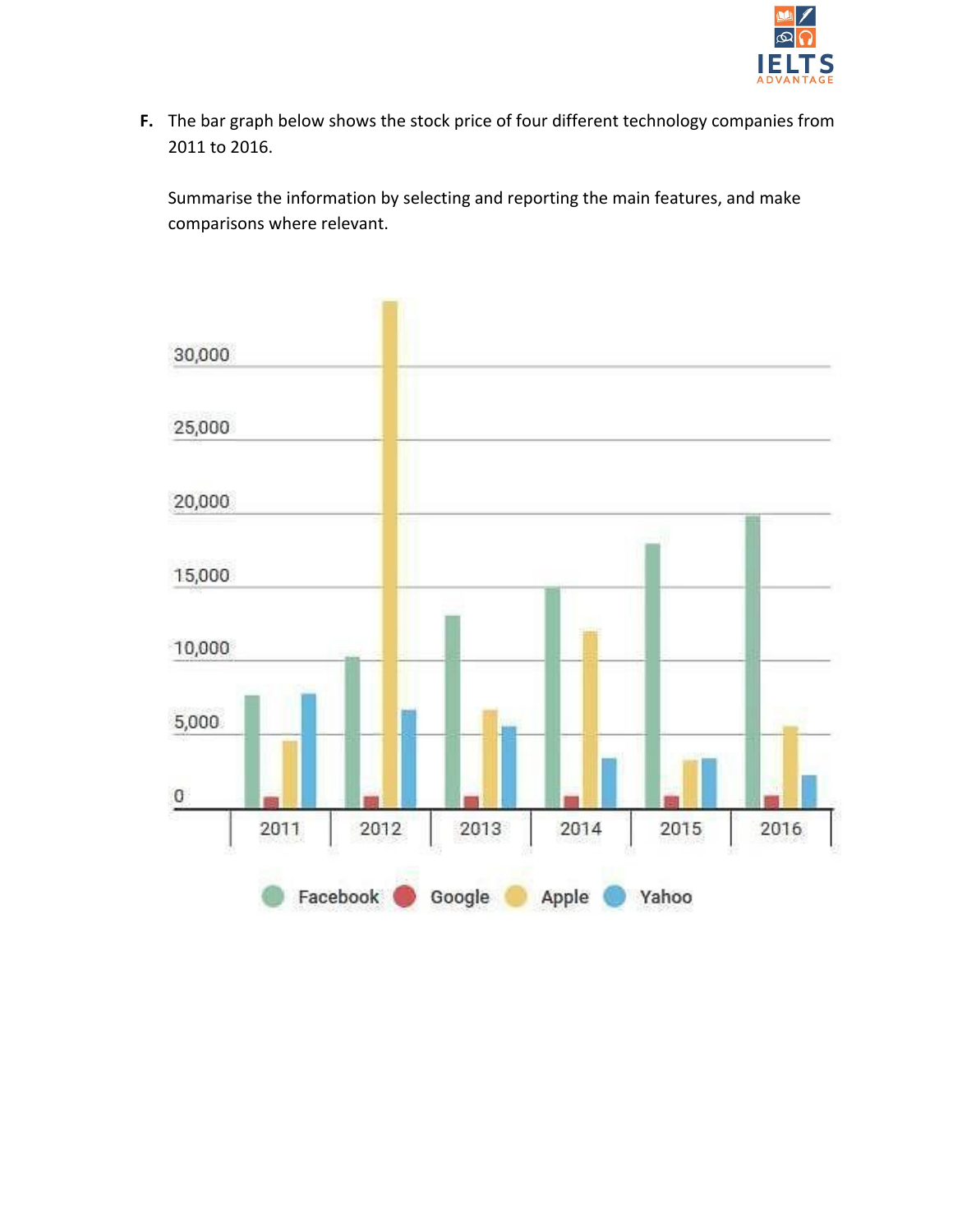

**G.** The bar graph below shows average earnings in Ireland in 5 different years, with projections for the future. Earnings are in US dollars (\$).

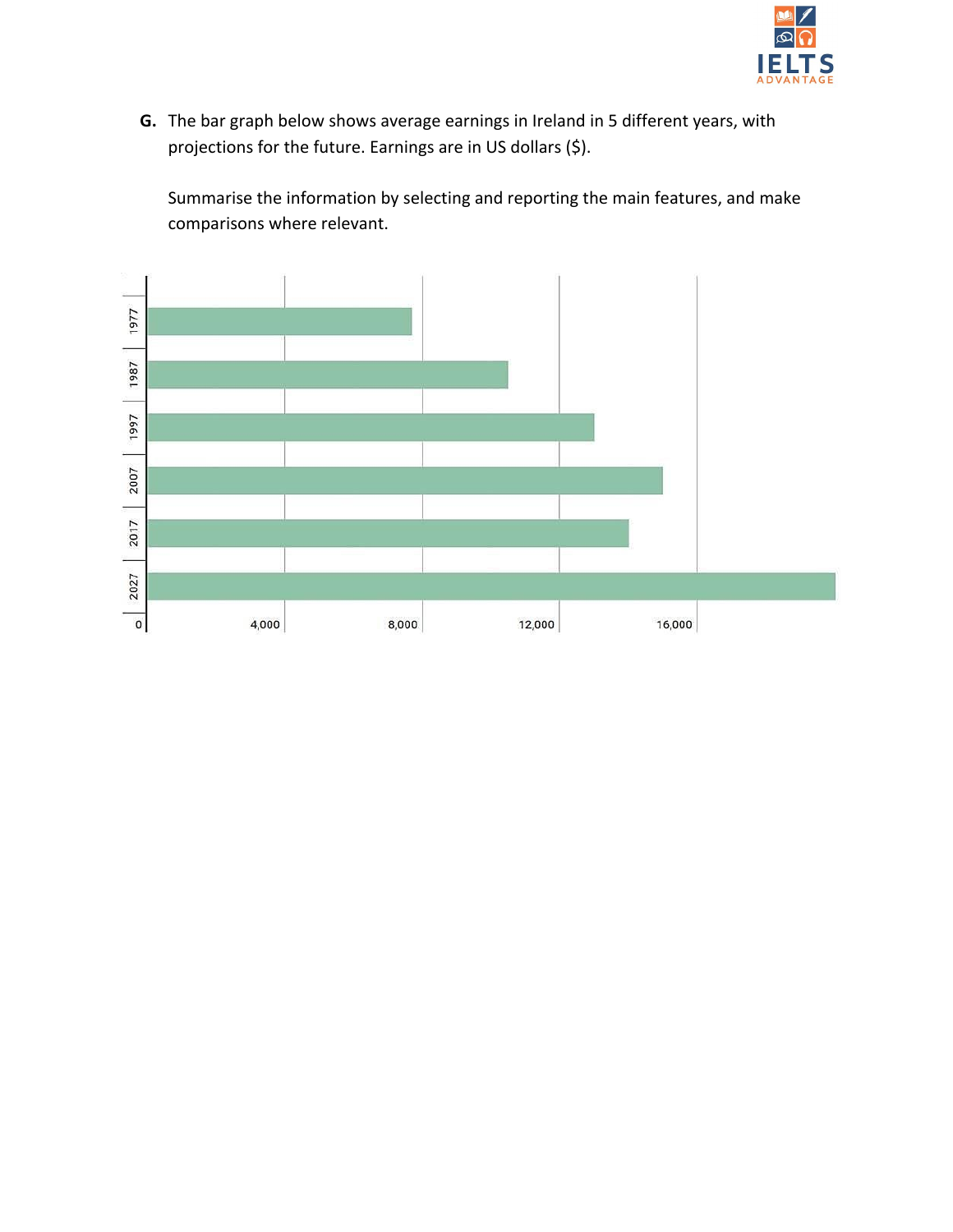

**H.** The charts below illustrate which of 3 fast food restaurants were the most preferred amongst teenagers in Vietnam and Indonesia in 2017 and predictions for 2027.

Summarise the information by selecting and reporting the main features, and make comparisons where relevant.



**McDonald's Burger King KFC**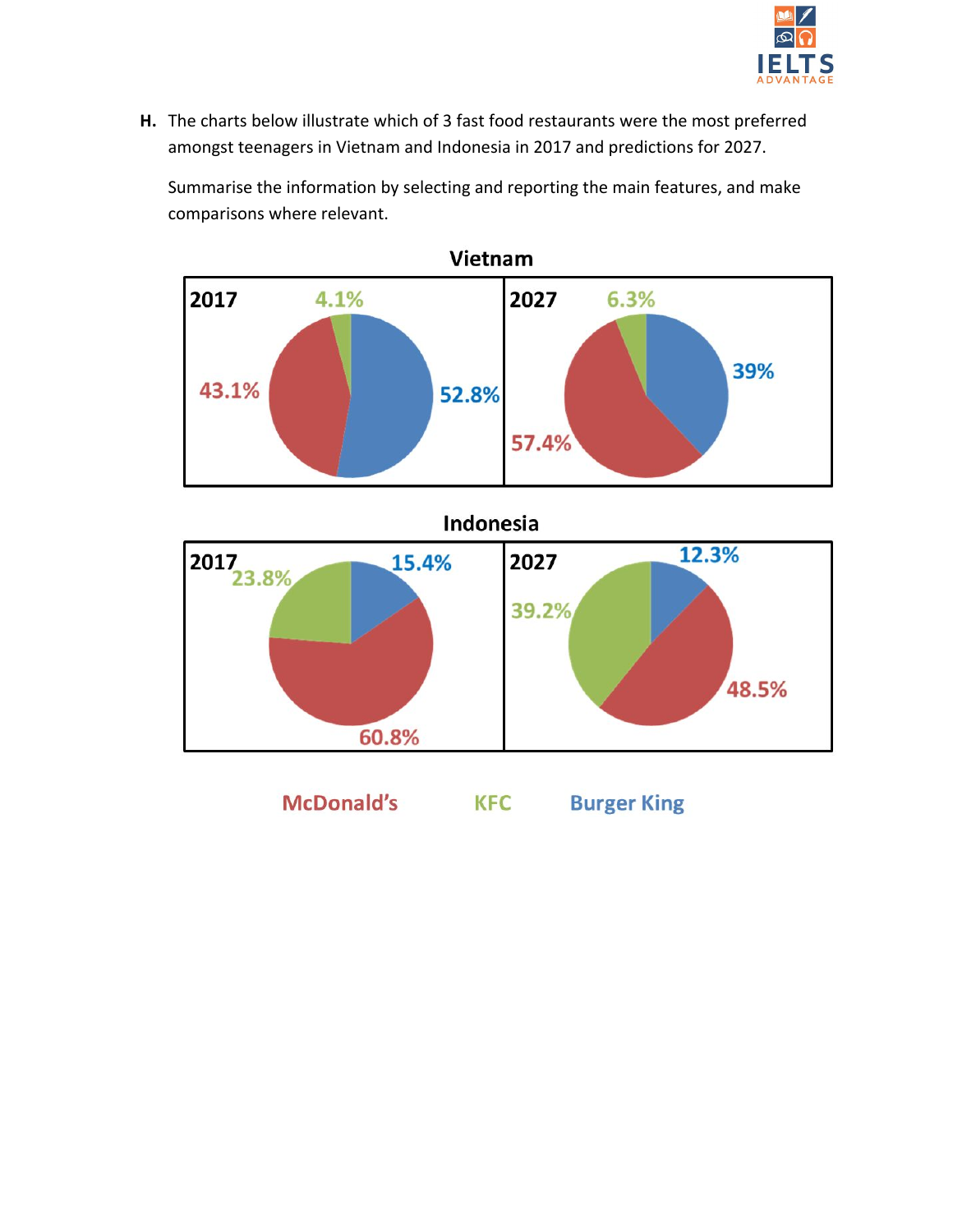

**I.** The pie charts below illustrate the most popular sports in French secondary schools in three different years.





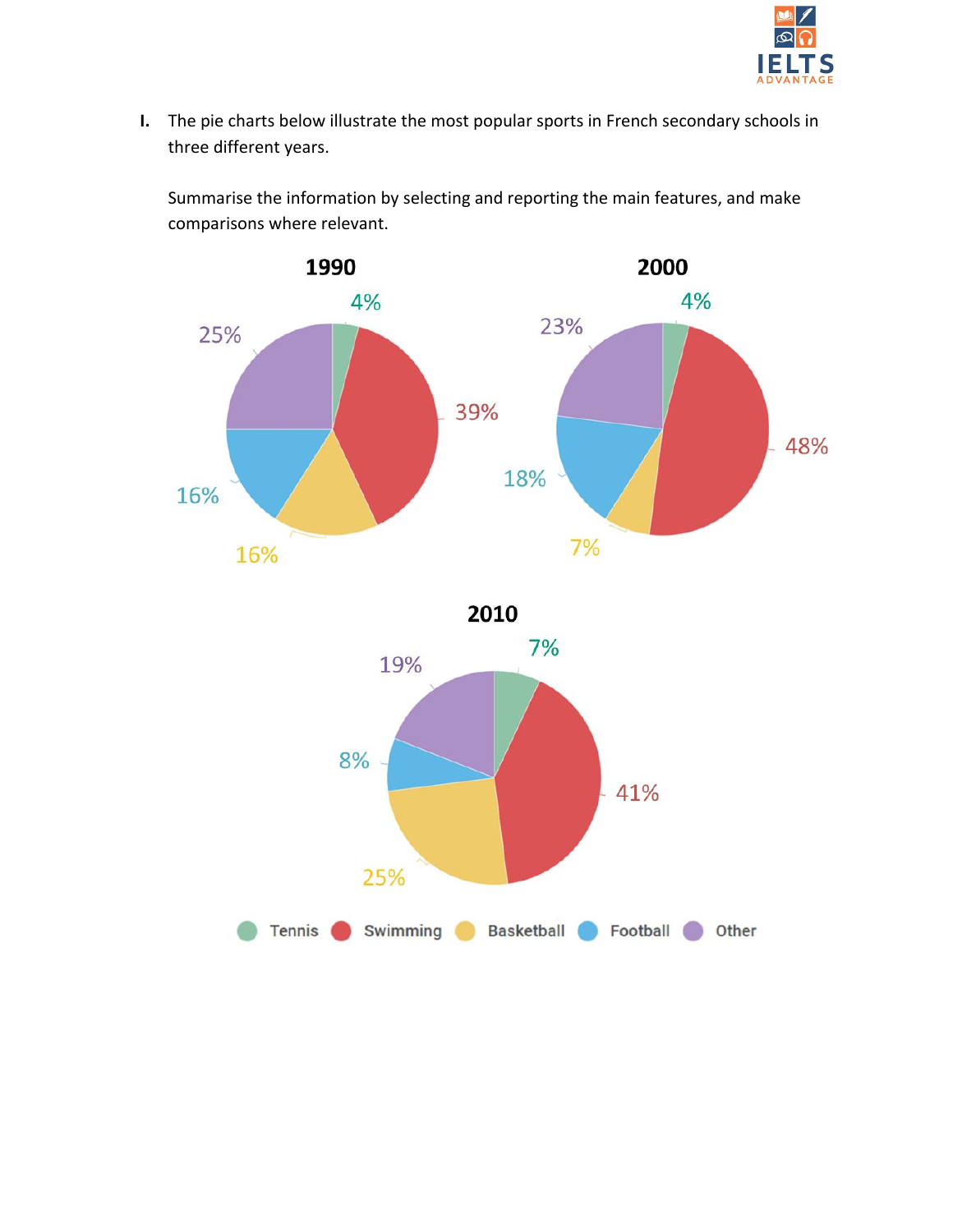

**J.** The table below shows the expenses of a used bookstore in Scotland for the first and last month of the same year.

|                             | January 2018 | December 2018 |
|-----------------------------|--------------|---------------|
| <b>Wages &amp; Benefits</b> | \$260        | \$226         |
| Rent                        | \$3222       | \$4909        |
| <b>Equipment</b>            | \$53         | \$43          |
| <b>Utilities</b>            | \$455        | \$265         |
| <b>Professional Fees</b>    | \$51         | \$132         |
| <b>Marketing</b>            | \$263        | \$355         |
| <b>Maintenance</b>          | \$10         | \$42          |
| Other                       | \$444        | \$599         |
| <b>Total</b>                | \$4758       | \$6571        |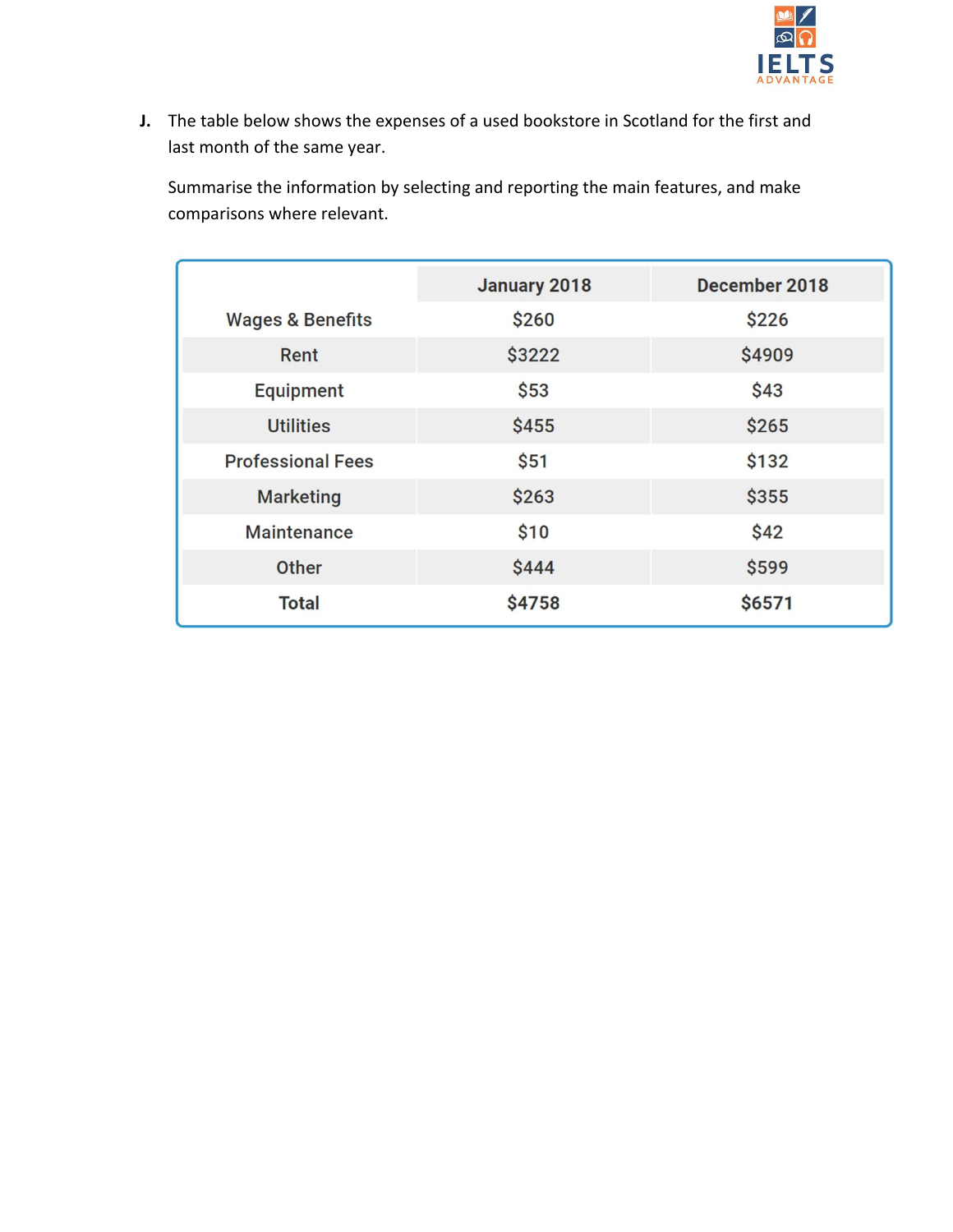

**K.** The pie chart below shows the worldwide distribution of private insurance policies. The table shows the private insurance policy ownership of three countries.

Summarise the information by selecting and reporting the main features, and make comparisons where relevant.



# Worldwide distribution of private insurance policies

# Private insurance policy ownership by country

|                  | Auto | <b>Health</b> | Life | <b>Total</b><br>population<br>with<br><i>insurance</i> |
|------------------|------|---------------|------|--------------------------------------------------------|
| <b>India</b>     | 0.4% | 3.5%          | 1.7% | 7%                                                     |
| <b>England</b>   | 10%  | 7.9%          | 5.7% | 25%                                                    |
| <b>Australia</b> | 1.9% | 1.3%          | 0.5% | 15%                                                    |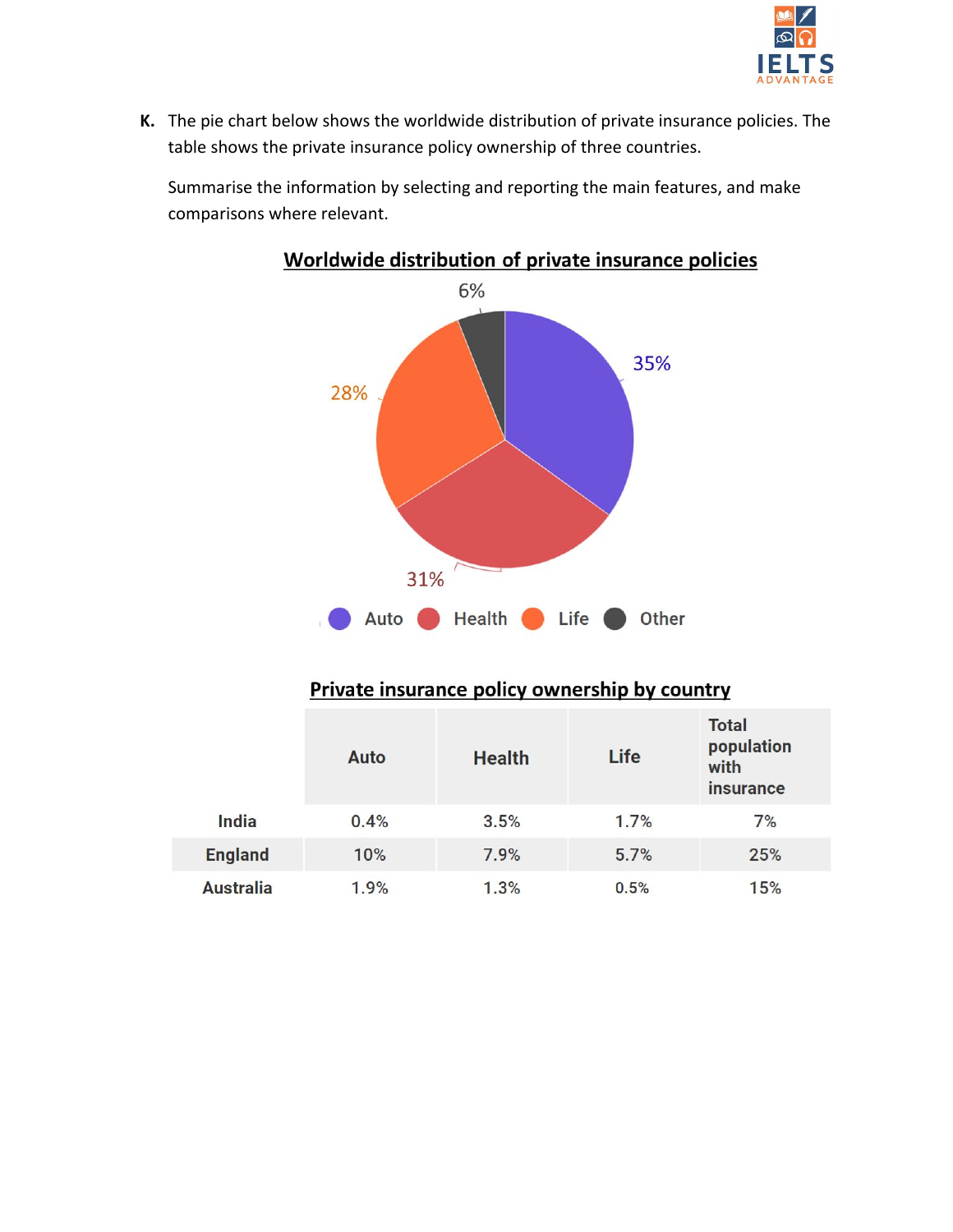

**L.** The diagram below shows the stages in the food production chain of the United States.



Image source: <https://www.cdc.gov/foodsafety/images/food\_production\_chain\_900px.jpg>